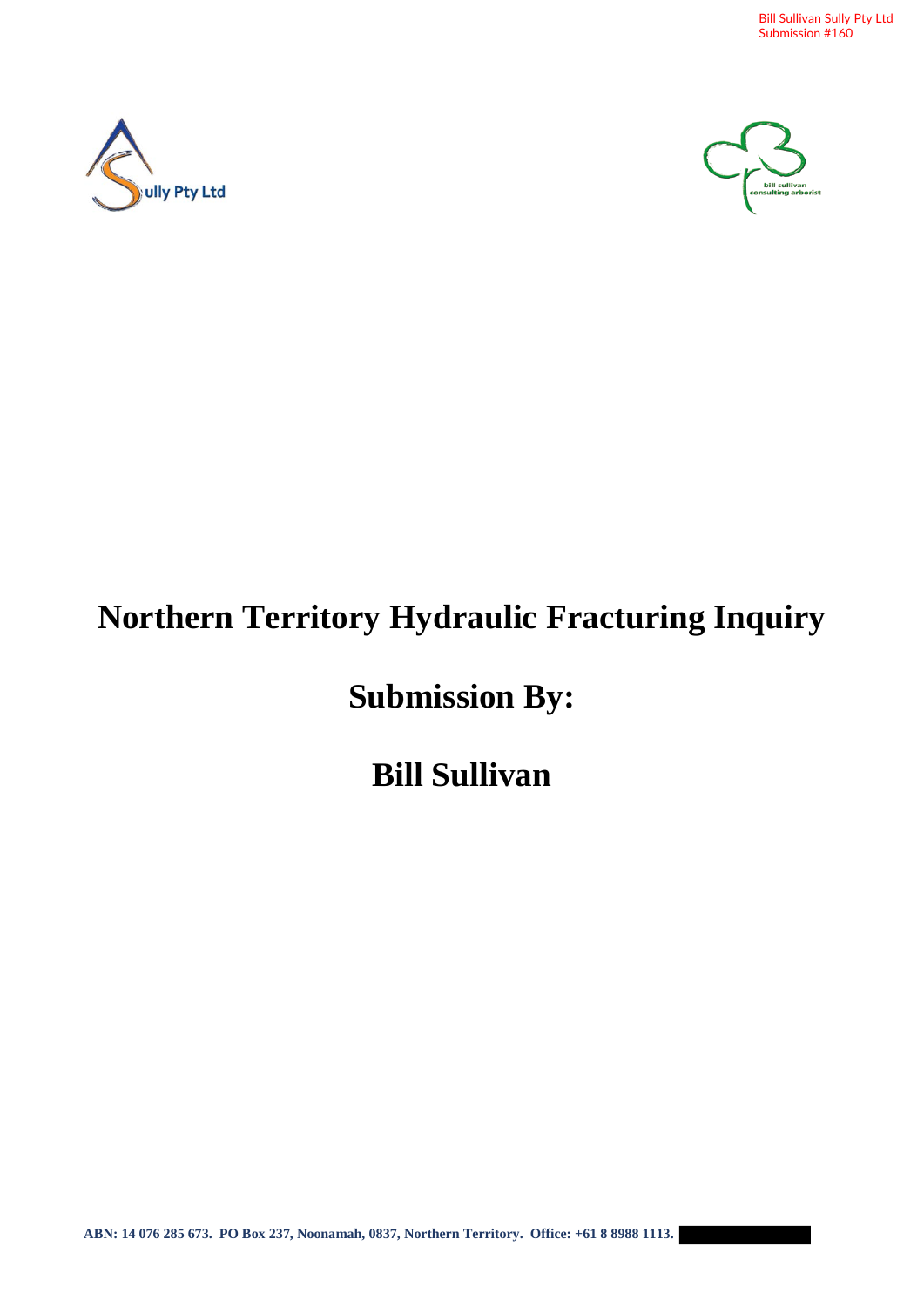The Honorable Justice Rachel Pepper Chair NT Hydraulic Fracturing Taskforce

Please accept the following submission on behalf of myself, my family and our business interests.

If there are to be more public hearing in the coming months I would appreciate the opportunity to appear before the Committee in person.

My son, Mark will also be providing a submission on behalf of his companies, MS Contracting and Flying Fox Station. However, because of the interaction between us there will be some similarities and crossover in our individual submissions.

Please note that Rohan Sullivan of Birdum Creek Station who has already appeared before the Committee is not related to my family although a personal friend.

1. Introduction:

The Sullivan family has a long history in the Northern Territory, I came here 51 years ago with a swag and a saddle from Queensland where I was in the cattle industry since I was born.

During those 51 years I have worked as a horse breaker, Head Stockman, Station Manager and currently the owner of 2 small intensive cattle grazing properties where stocking numbers average 1 beast per acre for 9 months of the year. One property is in the Darwin region and one in the Katherine region. I have also owned a number of businesses throughout the NT.

We have a long family history in the NT, my namesake Uncle has a park named after him in Darwin in recognition of services to the NT. My son was born in the old Darwin hospital.

Both Mark and myself have a lifetime of experience in the cattle industry and more recently since 2010 experience in the mining, oil and gas industries.

Mark is the owner/operator of Flying Fox Station, a 900 sq.km Pastoral Lease on the Roper River and MS Contracting which is a major civil contractor providing services to the oil and gas exploration industry providing the following services.

- Accommodation camps
- Project management
- Access Agreement negotiations
- Road construction
- Drill pad construction
- Seismic line preparation
- Rehabilitation
- Plug & Abandon of completed wells

Since 2012 MS Contracting has provided the above services to

- Pangaea Resources NT
- Santos NT
- Statoil Theta NT
- Paltar Petroleum NT
- Fugro AG WA
- Buru Energy WA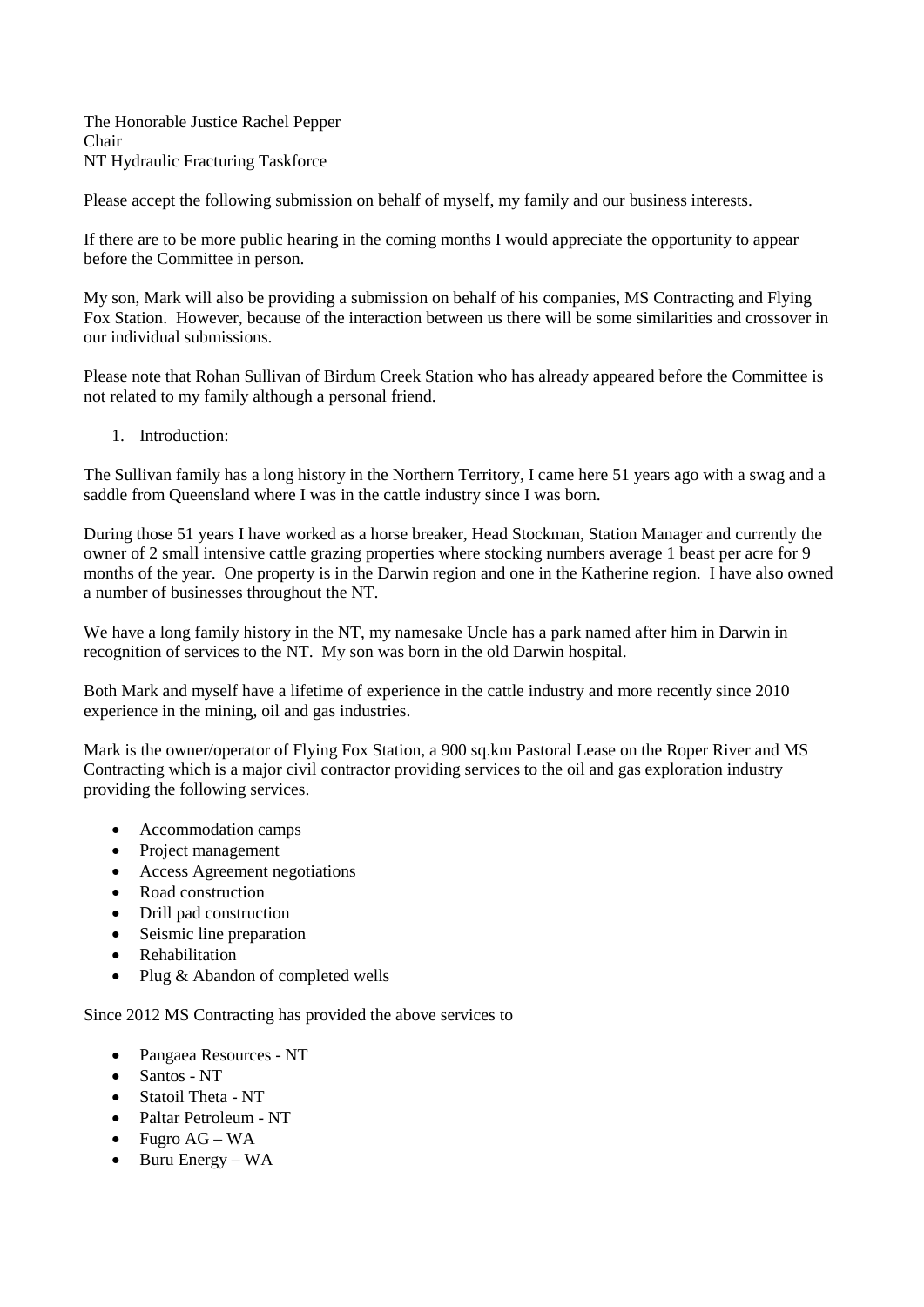As part of my business interests I operate a Consulting Business and MS Contracting is my main client where I provide business, financial and administration advice and management.

I also have an Advanced Diploma in Arboriculture and Horticulture. These qualifications also give me some scientific knowledge. The City of Darwin is a major client for whom I am currently developing a Tree Management Plan.

I believe the combination of a lifetime in the cattle, agricultural and horticultural/Arboricultural industries and several years of experience in the gas exploration business gives me a unique insight into the way these industries can co-exist and the benefits that will flow not only to the cattle/agricultural industry but to regional Northern Territory as well.

As fifth generation Australians, land, cattle and horses have always been a major part of the Sullivan family's lifestyle and business. Water is essential to our families, our business and our livestock. All of our properties rely on underground water whether it be bores, rivers or springs.

There is no way I would support an industry that would endanger our water supplies!

### **But from my first hand knowledge of both industries I can state categorically that a properly regulated gas industry can co-exist with not only the pastoral/agricultural industry but will also be a major economic driver for regional Northern Territory.**

Whilst I fully respect everybody's right to free speech and to have an opinion there are many lies being told by the anti-fracking lobby (and possibly by the pro lobby). Most of these untruths are spread by professional activists posing as "local" concerned citizens when they are actually employed by organizations like the Wilderness Society and flit from one state to another organizing protests. Eg. the same people appear in Narribri in NSW and the NT. The Wilderness Society website clearly identifies these persons.

From the pastoral industry side of things a number of opponents of fracking are the same people who strongly opposed the Brucellosis and Tuberculosis Eradication Campaign in the Australian cattle herd but now enjoy the benefits of the only disease free cattle herd in the world.

#### 2. The myths of Fracking:

Whilst I would prefer to concentrate on the positives I do want to make comment on some of the "dangers" of fracking that are circulating and have been voiced before the Committee.

a. Exploration on Aboriginal land.

Under the Northern Territory Land Rights Act anyone entering Aboriginal land for any reason must obtain a permit from the Traditional Owners through the relevant Land Council. The TOs have the legal right to reject a permit application to anyone without giving a reason.

b. Pastoralists claim gas wells would prevent them from obtaining Organic Certification.

Any property north of Elliot is above the tick line where chemicals are used to control cattle ticks and buffalo fly

All Stations use anti Botulism injections and/or 5 in 1 Injections and mineral injections at branding. Many Stations use Compudose, a hormone implant

Organic Certification bans the use of any chemical, injections or implants

Epsilon Station at Moomba in South Australia has full Australian and US Organic Certification since 1996 and has numerous Santos oil & gas wells throughout the property. There are also numerous other cattle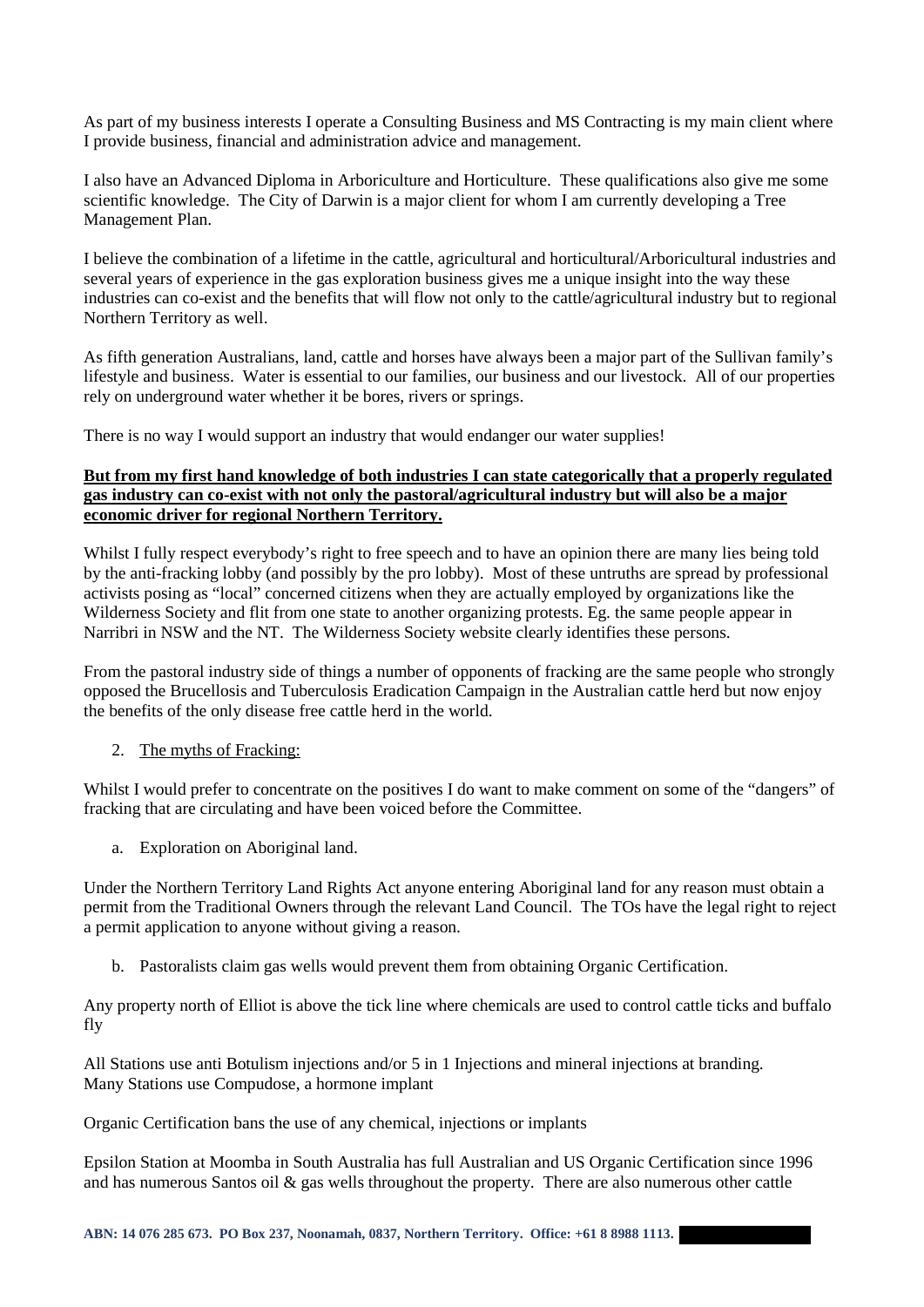stations in Queensland & SA corner country that have organic certification as well as gas wells on the same property.

c. Well and pipeline integrity.

Concerns have been raised around well integrity and possible leakages of gas into the atmosphere or aquifer. However, it appears that these concerns only relate to fracked wells. Exactly the same structural casing is used on both conventional and unconventional wells. Why is this not an issue with the thousands on conventional wells across Australia or the numerous off-shore wells?

The same argument is raised about on-shore pipelines. No mention of the thousands of kilometres of undersea pipelines.

It would seem to me that a pipeline or well casing leak would be more disastrous at sea than on-shore. The biggest oil spill disaster in Australia was Montara in the Timor Sea in 2009.

I have not been able to find any incidence of well failure on mainland Australia. However I realize that accidents can happen. But with the right regulations they can be managed.

d. Gas fields will deter tourists.

Once again Epsilon Station runs a Farm Stay and tour business with solid bookings. (See their website). Thousands of Grey Nomads each year visit Cameron's Corner and drive the Birdsville Track, the Stzelecki Track and other outback routes which all run through the Cooper Basin. See wikkiaustralia. Accommodation.queensland.

A windfarm with 50 plus turbines would be more unsightly than low impact gas well heads.

e. Fracking will contaminate ground water.

A recent 3 year study by Duke University on 112 water wells in West Virginia, USA using baseline data from 20 water wells taken before drilling or fracking of shale gas commenced, showed conclusively that no contamination of underground water had occurred, however some contamination of surface water occurred from spills. See attached Report from Duke University. Spills can be contained and managed and a strict Regulatory System already exists in the NT.

Shale gas is not coal seam gas, however the activists use coal seam data to promote their cause.

A further study on groundwater in the Cooper Basin can be found at: Underground Water Impact Report www.eph.qld.gov.au/management/coal-seam-gas/.../cooper-basin-oil-uwir.pdf

In my opinion it is essential that a rigorous regulatory framework is maintained and baseline data on groundwater obtained prior to drilling/fracking and monitoring of bores continues for the life of the gas field and perhaps beyond. This already happens in the NT.

f. Hypocrisy of some activists.

Two brief examples of what I call hypocrisy by some activists; professional FIFO activists from the Wilderness Society flying Business Class on Qantas (I was on the same plane) to organize a protest against fracking.

One of the founders and a major funder of "Lock the Gate" and The Wilderness Society owns numerous Service Stations in Queensland selling of course, diesel, petrol and gas.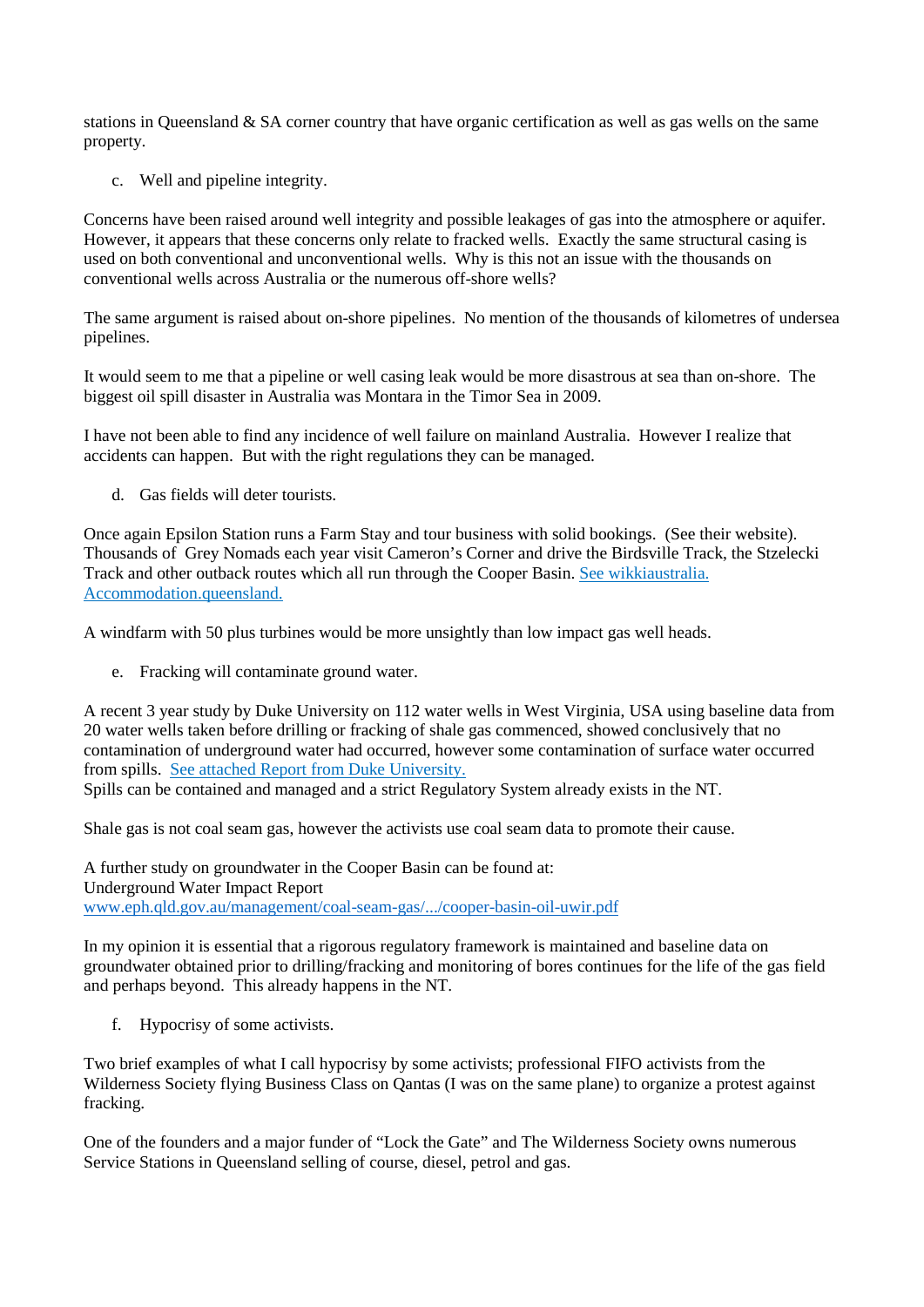Are they really fair dinkum???

g. All profits go to Multi-nationals

The main companies holding leases and prospecting for on-shore gas in the Northern Territory are Pangaea Resources (Private Australian Company), Armour Energy (Listed Australian Company) Origin (Listed Australian Company) Santos (Listed Australian Company), Central Petroleum (Listed Australian Company). Admittedly, some have off-shore farm-in partners or investors but the required capital is not available in Australia.

h. All work goes to FIFO workers.

All of the above companies give preference to locals. Central Petroleum is moving as many employees as possible into Alice Springs because it believes in families being together.

MS Contracting is possibly the largest provider of services to explorers in the NT and does not use FIFO workers unless the required expertise is not available locally. Less than 1% are FIFO.

MSC operates a Training Centre at Flying Fox Station and in 2015, with Pangaea as the funding body, held a 6 week entry level training course for 16 young Aboriginal people in Cert. 11 in Resource Infrastructure & Operations. See attached report.

i. All fossil fuels should be left in the ground.

Whilst most of the public probably do not realize it, virtually everything that is used by everyone, every day, primarily comes from 3 industries.

- The mining industry
- The petroleum industry
- The agricultural industry in its' various forms

Without the products provided by these industries none of the "renewables" could be built, no bitumen roads, no concrete buildings, no fuel for cars, no power, air conditioning, heat, no power lines etc. and of course no food or clothing or jobs.

Millions of Australians addicted to their mobile phone would not have a phone without the products supplied by the mining and petroleum industries.

3. The Economy, Infrastructure and the Regions:

Currently the Northern Territory economy is a basket case, particularly in the remote regions.

In recent years hundreds of millions have been spent on roads and infrastructure in the Darwin/Palmerston region and to a lesser extent in Katherine and Alice Springs. In my 51 years in the NT I have not seen one new regional road build unless there was a mine at the other end which contributed to the cost. (usually the majority of the cost). No other major regional infrastructure has been built by a Northern Territory government. Highway upgrades are paid for by the Federal Government.

Some regional roads have had small sections of bitumen laid but overall the regional road network has remained the same since the Commonwealth funded Beef Roads project in the late 1960 to early 1970s but overall the regional road network (if you can call it that) has remained the same for 50 years and many have deteriated since then. Most regional roads are only passable for 6-7 months of the year. Highway One, our national highway is a joke in northern Australia as it is a rough dirt track across the Gulf from Queensland to Borroloola in the Dry and impassable in the Wet.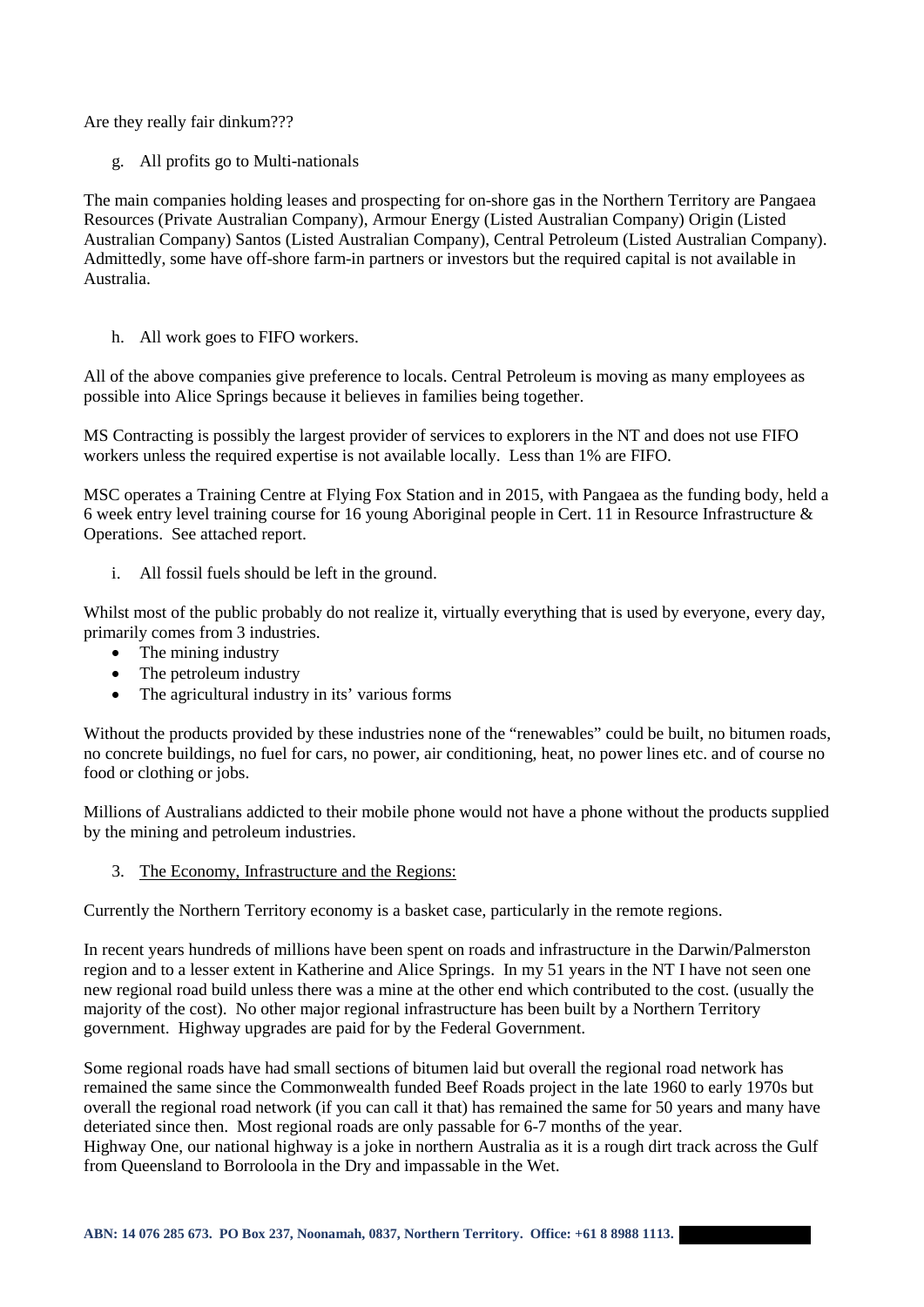The conditions under which pastoral business and anyone living or operating a business outside the main centres can be likened to a Third World country. They have:

- No mains power costs from \$100/day to more than \$1,000/day depending on size of operation.
- No mains water pumped from a bore/dam/river
- No mains sewerage
- No mobile telephone service
- Slow Satellite Internet service none on cloudy days children cannot download lessons
- No postal service
- No public transport
- Dirt roads impassable in the Wet rough as guts in the Dry
- No health services
- No education services except School of the Air
- No market access for cattle in the Wet because of impassable roads
- There are virtually no employment opportunities for Aboriginal people living in remote regions, with most existing on welfare.

Now, there are some people who believe that living in a remote region is an ideal lifestyle and that the "*real Northern Territory*" should never be developed. (just in case they want to visit one day) Of course these people nearly all live in a city, usually a southern city, where all of the above services are taken as their "right" and complain bitterly when the lights temporarily go off or the traffic is backed up!

They have never had to get up in the middle of a hot, rainy, dark night to fix a broken down generator with a torch held by one of the kids or nurse a sick child who cannot get to hospital because the road is impassable and it is raining too hard for aircraft to land.

#### 4. The Positives.

The economic and infrastructure problems in the remote regions will not all be solved by the production of on-shore gas but it will set the foundation for industries to evolve and fill the economic and infrastructure gaps that currently exist.

Some of those industries could include:

- Manufacture of fertilizers northern Australia is looking to large scale agriculture (in its various forms) for its' future – that requires fertilizer which is expensive. In the USA nitrogen fertilizer prices have dropped 15% since the supply of shale gas increased. Urea is manufactured from gas.
- Huge deposits of phosphate exist in the Territory but to turn it into fertilizer means shipping it overseas and then importing it back  $=$  stupidity. Wonara phosphate deposit is within a few kilometres of the proposed route of the Northern Gas Pipeline on the Barkly Tableland. Wonara has an inferred resource of 542 million tonnes @18%  $P_2$ ,  $O_5$
- The NT has an under-utilized railway and port. Darwin is supposed to be the "*Gateway to Asia"* but in reality exports little except cattle.
- Andrew Liveris, CEO of Dow Chemicals, proposed to set up a chemical manufacturing plant in Darwin on the back of on-shore gas – no one listened and he is now heading up President Trump's Manufacturing Council – an opportunity lost.
- Consider the virtual ghost towns of Larrimah and Daly Waters, once thriving small towns servicing the pastoral industry, tourism and the original railway.
- Larrimah is within the McArthur Basin and at the intersection of the Stuart Highway/Western Creek Road. Pangaea's exploration activity is all situated on the Western Creek Road which it proposes to upgrade and bitumen at its own cost.
- In 2015, MS Contracting was tasked by Pangaea to design, engineer and cost the sealing of 65km of the Western Creek road. Pangaea also proposed to build a rail hub at the junction of the north/south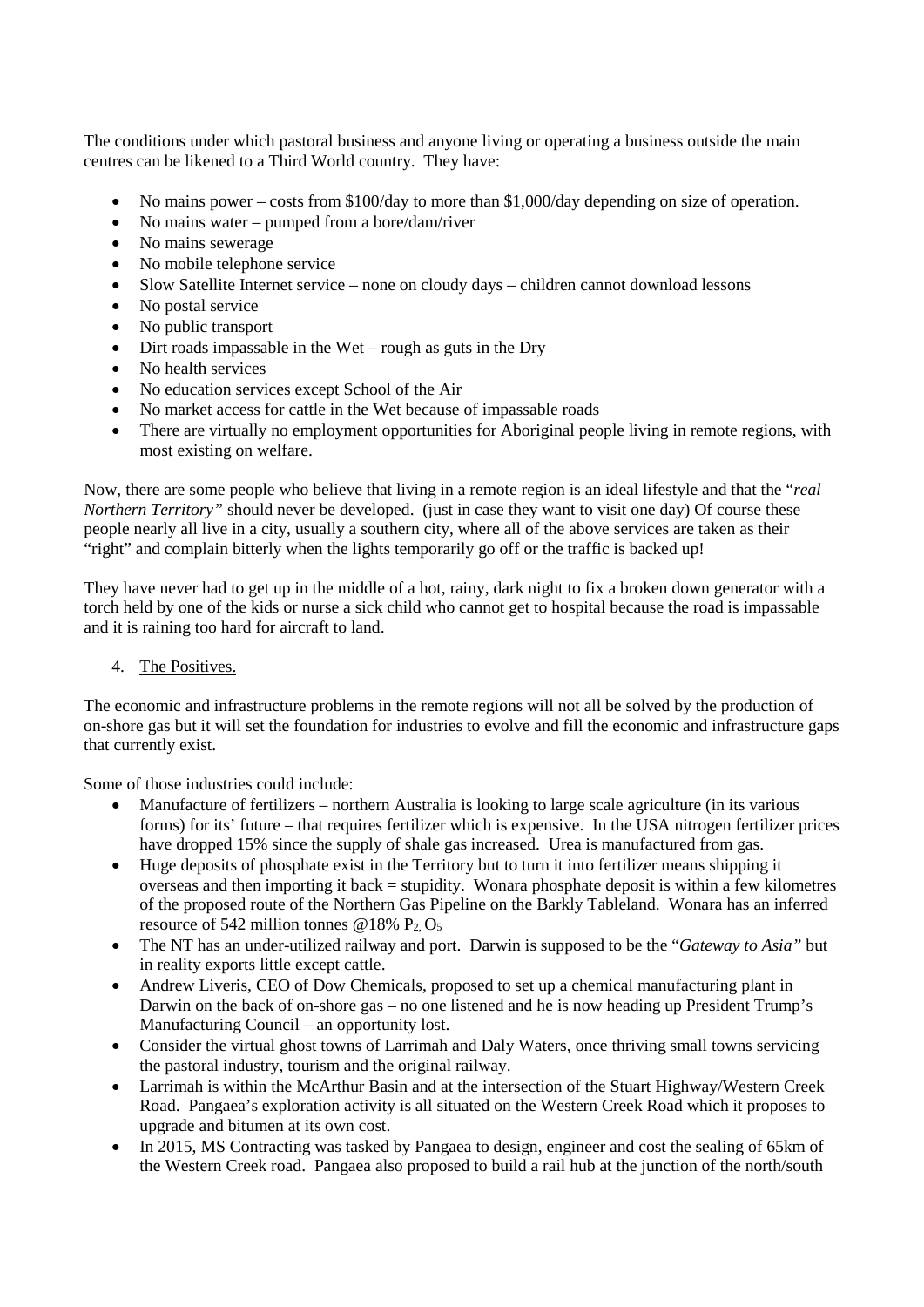railway and the western Creek road. This types of investment would be replicated by other gas companies in other areas as they need year round access.

- Had this upgrade proceeded it would have injected \$80 \$100 million into the regional economy, generated up to 80 jobs and provided all year round access for the 10 cattle stations that use the road – another lost opportunity if the moratorium continues.
- Larrimah is already a gazetted town that would become a thriving community with businesses serving the gas companies and contractors. Currently it has a pub and a small Tea Shop open in the tourist season.
- Daly Waters is the closest town to the Beetaloo Basin and could have a similar future as a hub.
- Other benefits to flow from the development of gas fields would be better communications as gas companies install mobile phone and data networks, gas fired power stations to supply power to the gas fields which could also be tapped into by the NT Government to supply mains power to Aboriginal communities and cattle stations.
- Increased opportunities for agriculture with the introduction of better roads to get produce to market at opportune times
- Reduced operating costs for pastoralists and transport companies as damage to trucks is decreased by the upgrading of dirt tracks to roads
- Improvements in animal welfare as the roadtrains carrying cattle are nor continually enveloped in dust on dirt roads and trip time is reduced.
- A reduction in road accidents caused by dusty, unmaintained dirt roads
- Local business and training & employment opportunities for Aboriginal people
- Royalties for Traditional Owners
- Royalties for the cash strapped NT government
- The injection of hundreds of millions of dollars into the NT economy, not just in business revenue but revenue to governments through payroll tax, income tax, GST, stamp duty on registrations etc.

The benefits are enormous but of course the risks must be identified and managed.

- 5. The right of Landholders to Veto access to their Pastoral Lease.
- a) Aboriginal people already have the legal right to deny access to anybody entering Aboriginal Freehold Land under the "Northern Territory Land Rights Act" and to say otherwise is a complete fabrication.
- b) This is even though the NT government still owns the minerals underground.
- c) Under Native Title Legislation all mining, oil/gas companies must also negotiate with and pay royalties to Traditional Owners for the right to mine on country under Native Title.
- d) Landholders in the Northern Territory do not own anything below the surface. All below surface minerals etc belong to the government.
- e) Pastoral landholders for the most part are Lease Holders. They do not own the land and therefore I do not believe they should have the right to veto. This applies also to non-Aboriginal freehold land.

Pastoral land in the NT is actually subject to two leases.

- 1. The Pastoral Lease above ground; and
- 2. The Mineral Lease below ground

If a landholder refuses to grant access under fair and reasonable conditions then effectively that landholder is preventing the holder of the underground lease (the miner) from accessing the commodity for which the owner of the land and the commodity below that land (the government) has given him a lease to do so. This is effectively a "secondary boycott", illegal under the Trade Practices Act.

If a Pastoral Leasee exercised the power of veto then, given the above it would then be fair and reasonable for the owner of the land and the mineral (the government) to charge the Pastoral Leasee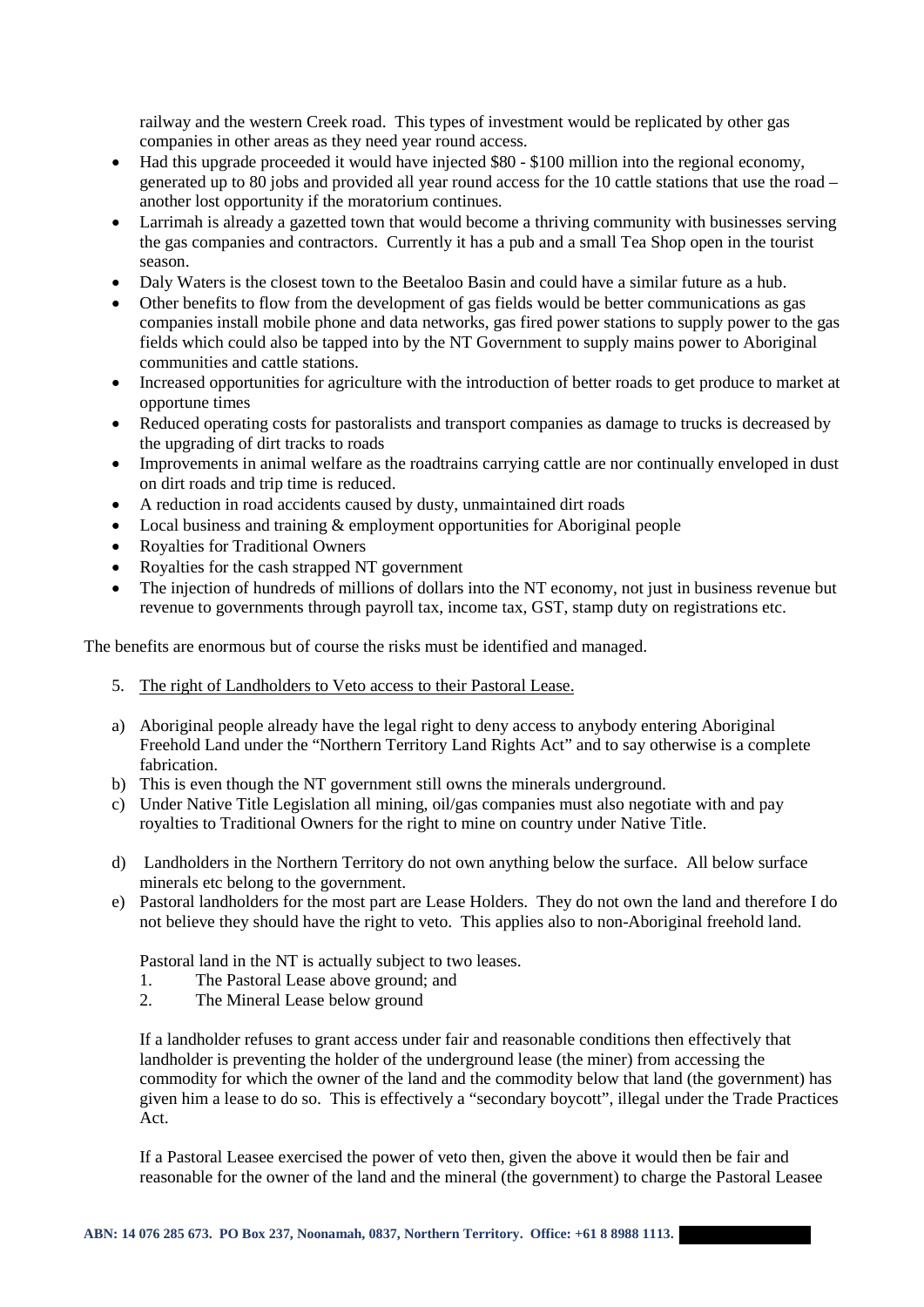an increased rent to the pro rata value of the mineral below the ground for as long as the veto remained in place.

I do firmly believe however a fair and reasonable Access Agreement should be negotiated prior to any access being granted and that a land holder should be compensated for the use of his land by a mining company.

There is already provision for this in the Northern Territory.

Compensation should be negotiated between the Mining Company and the Pastoralist and could take many forms, including a percentage of revenue on production, in kind compensation including infrastructure, contracts etc and will differ according to individuals and circumstances. Government should not become involved except as the regulator or as a mediator if negotiations break down or become protracted.

Offering a Pastoralist an extra guaranteed annual income stream to help offset the seasonal fluctuations we now experience would, I think overcome much of the current opposition.

#### 6. Social Licence and no-go Areas.

The concept of "Social Licence" has always been a difficult one for me. I acknowledge all minerals in Australia belong to the government therefore the Australian people and should be utilized for the benefit of all where possible.

### "Social Licence" is defined as the "*level of acceptance of local communities and stakeholders, of mining companies and their operations".*

Therefore, I fail to understand why someone living in, say Melbourne, whose only experience with the Northern Territory is at 30,000 feet on the way to Bali, who probably could not find Larrimah on a map, or even people in Darwin, 700 kilometres from the nearest potential gas field are using the "social licence" argument against the extraction of gas in the NT. They are not local, they will probably never visit the region and importantly, they will be amongst the nett beneficiaries of increased economic activity from gas production in the NT.

To me local people are people who actually live in the remote regions where this is happening. And, yes, there are some of those who do object and may even have legitimate concerns and their concerns should be recognized and addressed.

We quite often hear the phrase "*what price do you put on the environment"*. This phrase is usually uttered by city dwellers who seem to think their city somehow magically appeared, when the fact is that entire ecosystems were destroyed over many years in order to build that city. The environment must be protected but a pristine environment with no industry is of little use to several hundred workers without a job, who cannot feed their families or pay their mortgage.

It was interesting to note that during the latter half of 2016 when gas companies were holding information seminars at many locations including Katherine and Darwin that not one Labor politician and only one Labor candidate attended. To my knowledge none of the opposing pastoralists were present at any event.

Now, people who oppose the fracking and production of shale gas have a right to do so but one would expect that in an effort to gain knowledge and make informed decisions a person would at least attend such a free seminar even if at the end they still did not agree. I guess blind faith triumphs over knowledge.

There are, I believe many areas in the NT that should be exempt from all types of mineral extraction; including:

- Cities, Townships, communities and populated rural areas Eg 20 acre blocks etc.
- National parks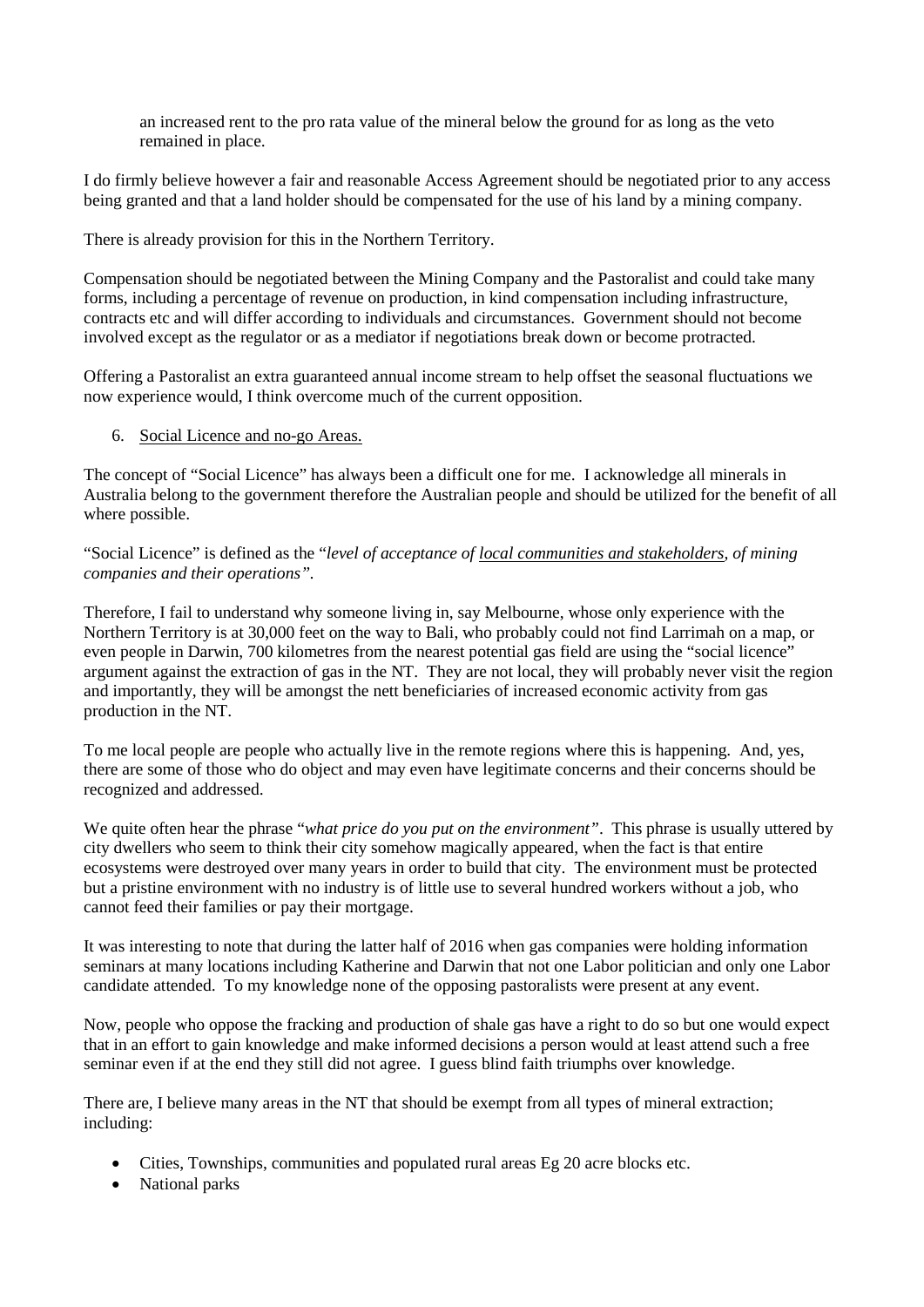- Sensitive historical or cultural areas
- In close proximity to major water courses or rivers

This of course does not include the most likely potential gas production regions;

- The Beetaloo Basin; and
- The McArthur Basin

Both of these potential gas fields are hundreds of kilometres from any major population centre, there are no major rivers and any historical or cultural sites will be identified and protected.

Particularly in the Top End there are no commercially viable gas reserves where the major population centres are located.

7. Conclusions.

As mentioned previously I have been in the NT for 51 years and still waiting for something to happen.

In the early 1970s I was managing Legune Station on the NT side of the NT/WA border. Over a four year period the NT Administration (prior to self government) surveyed the Keep River Plain on Legune for Stage 3 of the Ord River Scheme on the NT side of the border.

35 years later they are still thinking about it!!!

This has been the story of the Northern Territory for the last hundred years or more.

It took over a hundred years to complete the railway from Adelaide to Darwin.

At the moment the NT has 5 main industries:

- Cattle dependent on the season and market forces as to price
- $\bullet$  Horticulture the same
- Tourism depends not only on the Australian economy but overseas economies
- Mining very small at this stage and also dependent on overseas markets
- Government The NT has 1 public servant for every 12 head of population. the biggest economic driver but also the biggest hindrance to getting anything done.

The Territory will never develop and become self-sustaining without development, industries and infrastructure.

Oil and gas will not be the total economic savior for the NT but without this industry going ahead and soon then there is little hope that the NT will not continue to decline both in population and economic development.

As I said at the beginning of this submission I believe that myself and my son Mark are in a unique position of being personally and financially involved in the cattle and oil/gas industries over a long period of time which gives us a rare insight into the operations of both.

It is my considered opinion that the gas industry is essential to the development of the Northern Territory and that it can comfortably co-exist with the cattle and other agricultural industries to the mutual benefit of both industries and the whole of the Northern Territory and Australia.

There will need to be vigorous regulation in all aspects of the industry but care must be taken not to overregulate or this will also kill off the industry.